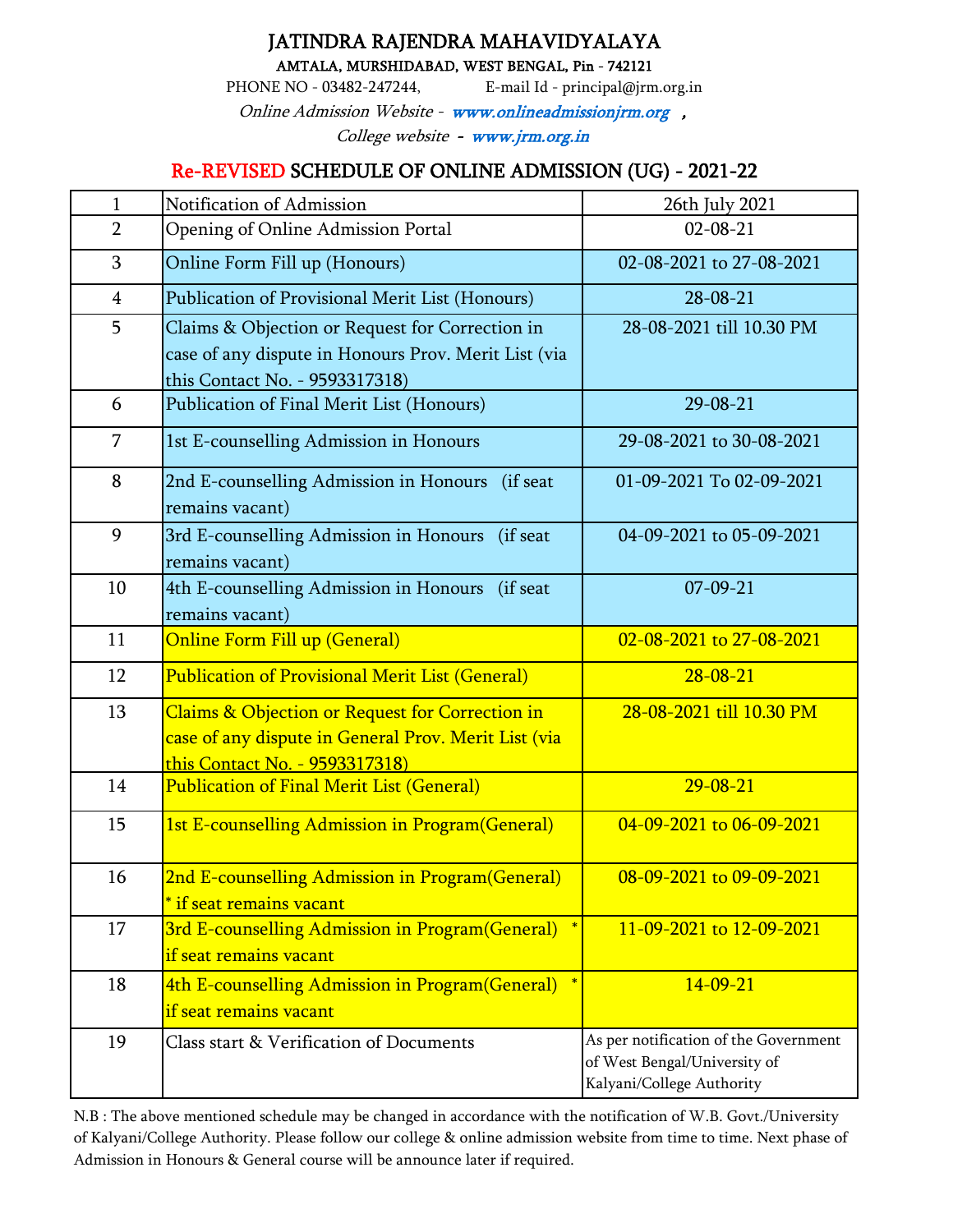# TOTAL SEAT

| <b>HONOURS</b>    | General | <b>GEN</b><br>PWD | SC        | SC<br>PWD | <b>ST</b> | ST<br>PWD        | OBC-A          | OBC-A<br>PWD | $OBC-B$        | OBC-B<br>PWD   | <b>TOTAL</b> |
|-------------------|---------|-------------------|-----------|-----------|-----------|------------------|----------------|--------------|----------------|----------------|--------------|
| Arabic            | 38      | $\overline{2}$    | 13        | 1         | 3         | 1                | 4              | 1            | 3              | 1              | 67           |
| Bengali           | 58      | 3                 | 18        | 1         | 4         | 1                | 5              | 1            | 3              | 1              | 95           |
| Education         | 38      | 2                 | 13        | 1         | 3         | 1                | 4              | 1            | 3              | 1              | 67           |
| English           | 24      | 2                 | 7         | 1         | 1         | 1                | $\overline{2}$ | 1            | $\overline{2}$ | 1              | 42           |
| History           | 53      | 3                 | 17        | 1         | 4         | 1                | 5              | 1            | $\overline{2}$ | 1              | 88           |
| Philosophy        | 41      | 3                 | 13        | 1         | 3         | 1                | 3              | 1            | 1              | 1              | 68           |
| Political Science | 20      | 2                 | 6         | 1         | 1         | 1                | 2              | 1            | 1              | 1              | 36           |
| Sanskrit          | 39      | 3                 | 13        | 1         | 3         | 1                | 1              | 1            | 1              | 0              | 63           |
|                   |         |                   |           |           |           |                  |                |              |                |                |              |
|                   | General | <b>GEN</b><br>PWD | <b>SC</b> | SC<br>PWD | <b>ST</b> | <b>ST</b><br>PWD | OBC-A          | OBC-A<br>PWD | $OBC-B$        | $OBC-B$<br>PWD | <b>TOTAL</b> |
| PROGRAM           | 642     | 34                | 256       | 14        | 69        | 4                | 115            | 7            | 81             | 5              | 1227         |

## ADMISSION FEES

GENERAL COURSE - Rs. 1870/-

ARABIC, SANSKRIT & EDUCATION HONOURS - Rs. 2470/-

BENGALI, HISTORY, PHILOSOPHY, ENGLISH, POLITICAL SCIENCE HONOURS - Rs. 2020/-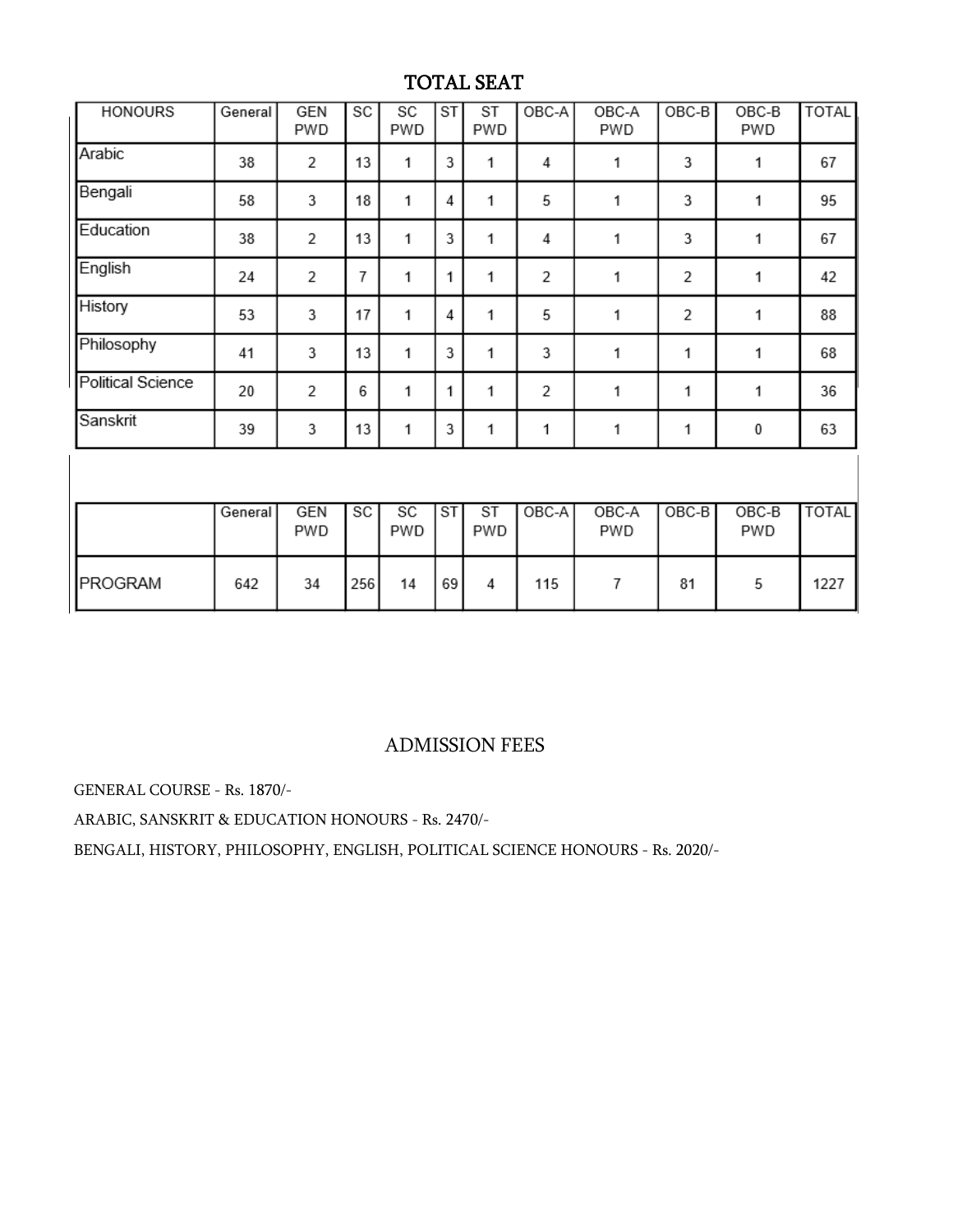## SUBJECT COMBINATION

### HONOURS :

| HONOURS CC-1 & CC-2: | $GE-I$                                           | AECC-1      |
|----------------------|--------------------------------------------------|-------------|
| ARABIC               | Any One HISTORY, EDUCATION                       | <b>ENVS</b> |
| <b>EDUCATION</b>     | Any One PHILOSOPHY, BENGALI                      | <b>ENVS</b> |
| ISANSKRIT            | Any One HISTORY, PHILOSOPHY,<br><b>EDUCATION</b> | <b>ENVS</b> |
| <b>BENGALI</b>       | Any One POL. SCIENCE, PHILOSOPHY                 | <b>ENVS</b> |
| <b>ENGLISH</b>       | Any One HISTORY, EDUCATION                       | <b>ENVS</b> |
| <b>HISTORY</b>       | Any One BENGALI, POL.SCIENCE                     | <b>ENVS</b> |
| PHILOSOPHY           | Any One BENGALI, HISTORY                         | <b>ENVS</b> |
| POL. SCIENCE         | Any One HISTORY, EDUCATION                       | <b>ENVS</b> |

Note : যে সকল ছাত্র-ছাত্রী Education অনার্সে অনলাইনে আবেদন করবে , তাদের H.S -এ Education विषय़ाडि ना शाकरूल History, Pol.Sc., Philosophy, Sociology, Phychology - अब মধ্যে যে কোন একটি বিষয় H.S- এ থাকতে হবে, না হলে সে আবেদন করতে পারবে না।

### PROGRAM (GENERAL COURSE):

| CORE:                                                                                               | $LCC-1(A)$ | AECC-1             |  |  |
|-----------------------------------------------------------------------------------------------------|------------|--------------------|--|--|
| ANY TWO SUBJECT FROM BELOW<br><b>GROUP</b><br>* Note: Choose Maximum One Subject<br>from each group | No option  | No Option          |  |  |
| Group A - Bengali                                                                                   |            |                    |  |  |
| Group B - History                                                                                   |            |                    |  |  |
| Group C - Philosophy                                                                                | English    | Compulsory Bengali |  |  |
| Group D - Arabic, Sanskrit,<br>Education, Pol. Science                                              |            |                    |  |  |

Note : আসন সংখ্যা সীমিত থাকার জন্য জেনারেল কোর্সে অনলাইন আবেদন করার সময় Education বিষয়টি পাওয়া যাবে না । ভর্তির পর Education বিষয়টি পাওয়ার জন্য আলাদা ভাবে আবেদন জানাতে হবে । H.S -এ Education বিষয়টি থাকলে অগ্রাধিকার পাবে ।মেধা তালিকার ভিত্তিতে বিষয়টি দেওয়া হবে । এ-ব্যাপারে পরবর্তীতে বিজ্ঞপ্তি দেওয়া হবে ।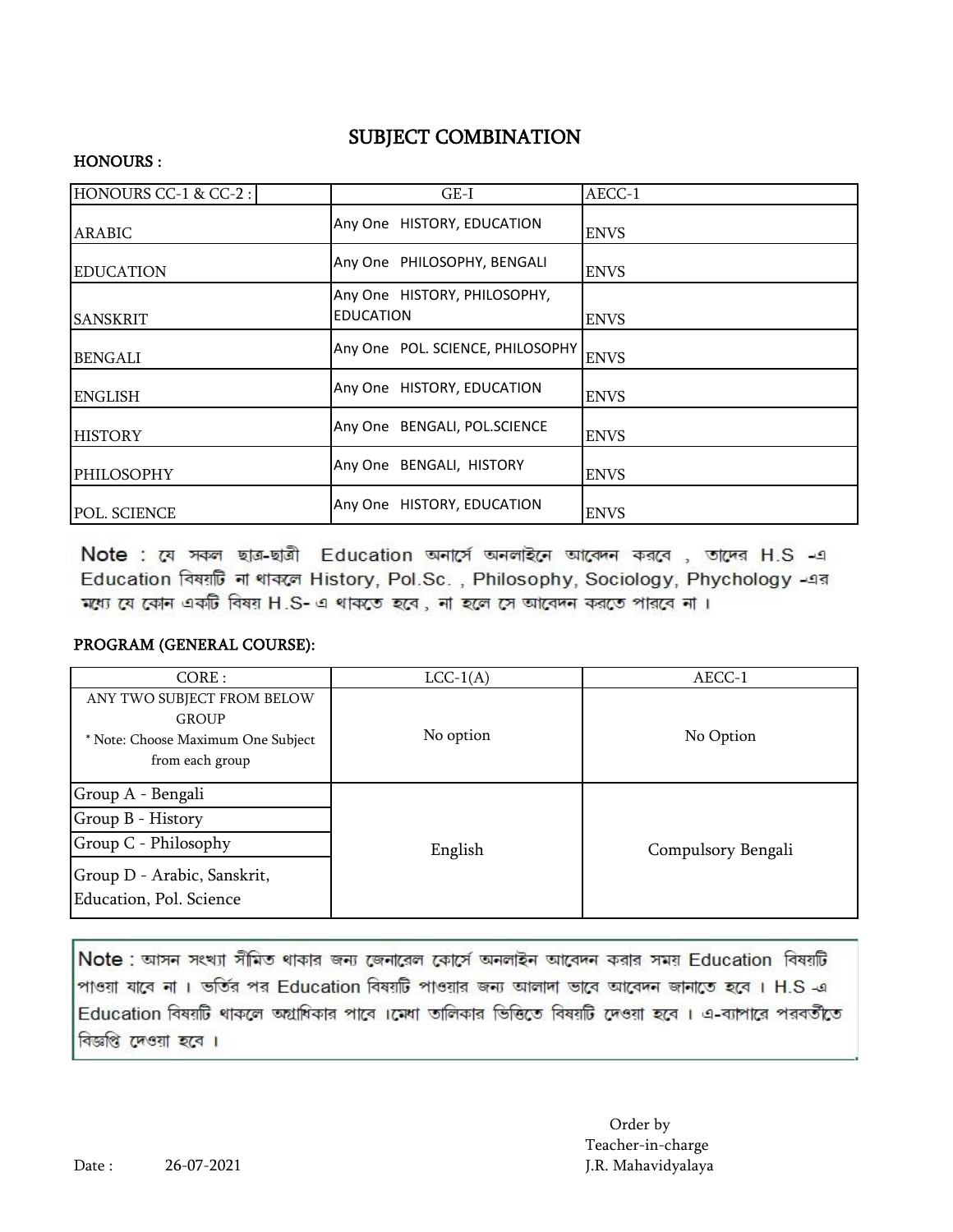### ONLINE APPLICATION AND ADMISSION RULES & PROCEDURE

অনার্স ও জেনারেল কোর্সে ভর্তির জন্য আবেদন করার নিয়ম :

১) অনলাইনে আবেদন করতে হবে ।

২) যে সকল ছাত্র-ছাত্রী West Bengal Council of Higher Secondary Education অথবা তার সমতল্য কোন State Board, W.B. Council of Rabindra Open Schooling অথবা The National Institute of Open Schooling - এই সমস্ত Board থেকে উচ্চ-মাধ্যমিক পাশ করেছে, কেবলমাত্র তারা অনার্সে আবেদনের যোগ্য।

৩) Others Board -এর ক্ষেত্রে অনার্সে ভর্তি হতে গেলে বিশ্ববিদ্যালয়ের নিয়ম অনুযায়ী উচ্চমাধ্যমিকে ৫টি বিষয়ে পাশ করতে হবে, যার মধ্যে একটি বিষয় ইংরাজীতে পূর্ণমান ১০০ থাকতে হবে।

8) যে সকল ছাত্ৰ-ছাত্ৰী West Bengal State Council of Technical & Vocational Education & Skill Developement (WBSCTVE&SD) or any other equivalent Board / Council থেকে উচ্চমাধ্যমিক পাশ করেছে তারা কেবল মাত্র জেনারেল কোর্সে ভর্তি হতে পারবে , অনার্সে ভর্তি হতে পারবে না এবং তাদেরও ৫টি বিষয়ে আগের পরীক্ষায় পাশ করতে হবে , যার মধ্যে একটি বিষয় ইংরাজীতে পৰ্ণমান ১০০ হতে হবে।

৫) কেবলমাত্র ২০২১, ২০২০ ও ২০১৯ সালে উচ্চমাধ্যমিকে উত্তীণ হওয়া ছাত্র-ছাত্রীরা আবেদন করার যোগ্য। প্রত্যেক পুরনো বছরের ক্ষেত্রে ২% নম্বর System-এ নিজে থেকেই Deduct হবে।

৬) অনার্সের ক্ষেত্রে অন্ততপক্ষে ৪৫% নম্বর Subject-এ থাকলে Best five aggregate -এ ২৫০ নম্বর (৫০%) পেতে হবে অথবা ৫৫% নম্বর Subject-এ থাকলে Best five aggregate -এ ২২৫ (৪৫%) পেতে হবে।

৭) যে বিষয়ে অনার্স নেবে সেই বিষয়টি অথবা তার সঙ্গে সম্পর্কয়ত অন্য কোন বিষয় যদি উচ্চমাধ্যমিকের বিষয়ে না থাকে, তাহলে Best five aggregate -এ ৫৫% পেতে হবে।

৮) SC , ST ছাত্র-ছাত্রীরা Subject এবং Best five aggregate উভয়ক্ষেত্রেই ৫% ছাড় পাবে ।

৯) যে সকল ছাত্র-ছাত্রী Education অনার্সে অনলাইনে আবেদন করবে , তাদের H.S -এ Education বিষয়টি না থাকলে History, Pol.Sc. , Philosophy, Sociology, Phychology -এর মধ্যে যে কোন একটি বিষয় H.S- এ থাকতে হবে , না হলে সে আবেদন করতে পারবে না ।

 $Note:$  আসন সংখ্যা সীমিত থাকার জন্য জেনারেল কোর্সে অনলাইন আবেদন করার সময় Education বিষয়টি পাওয়া যাবে না । ভর্তির পর Education বিষয়টি পাওয়ার জন্য আলাদা ভাবে আবেদন জানাতে হবে । H.S এ Education বিষয়টি থাকলে অগ্রাধিকার পাবে ।মেধা তালিকার ভিত্তিতে বিষয়টি দেওয়া হবে । এ-ব্যাপারে পরবর্তীতে বিজ্ঞপ্তি দেওয়া হবে ।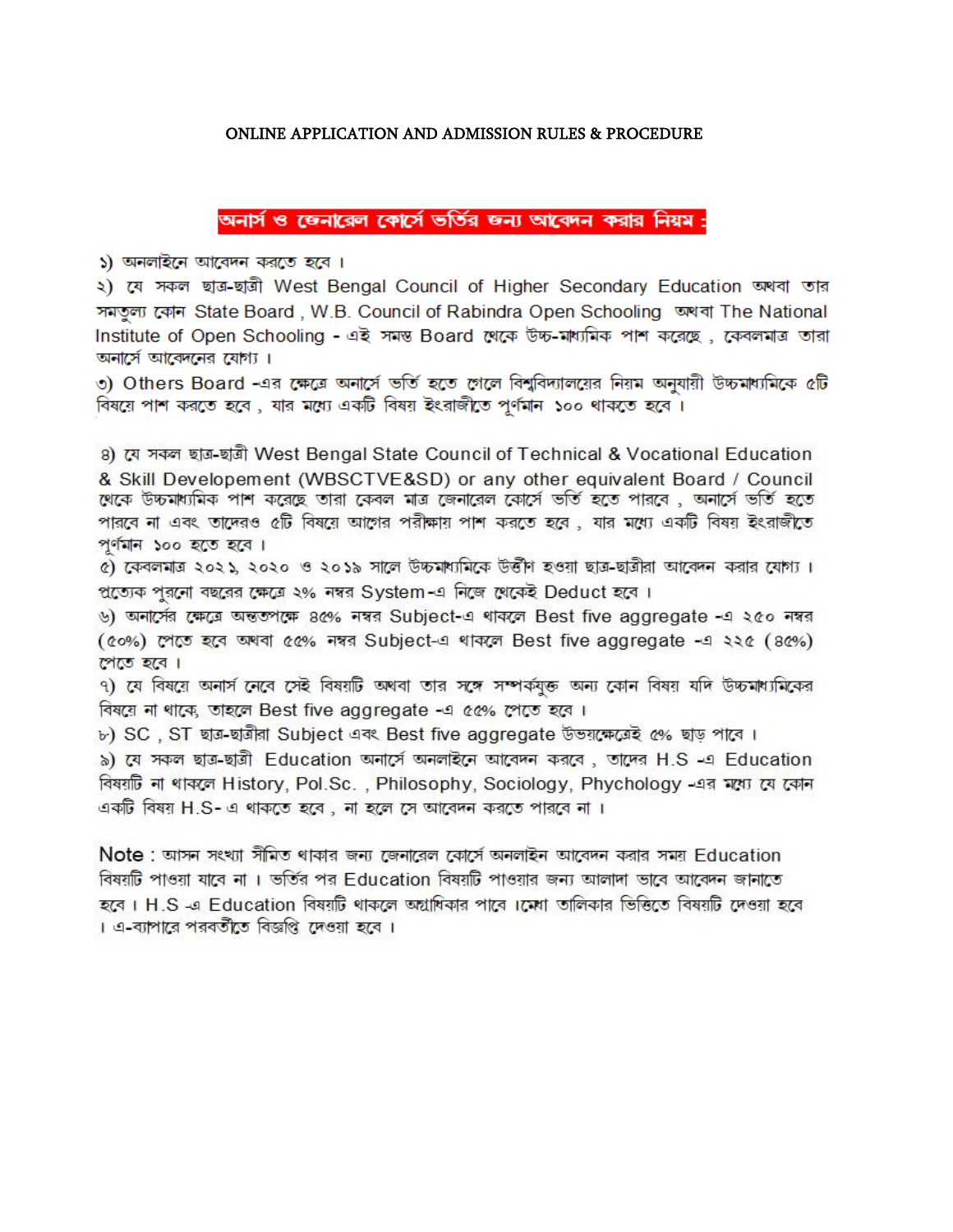#### অনলাইন আবেদন :

www.onlineadmissionjrm.org -এই ওয়েবসাইটে অনলাইন আবেদন করতে হবে । অনলাইন আবেদন করতে কোন ফি লাগবে না। আবেদন করার পর প্রাপ্ত ফর্মের হার্ড কপি (Print out copy) নিজের কাছে যত্ত সহকারে রেখে দিতে হবে । আবেদন করার পর কোন তথ্যের ভুল থাকলে ছাত্র-ছাত্রীরা ওয়েবসাইটে অনলাইনেই Form Correction -এর মাধ্যমে সেটি সংশোধন করতে পারবে । অনার্সে ভর্তির জন্য আবেদন করার সাথে সাথে প্থকভাবে জেনারেল কোর্সে একটি আবেদন করে রাখা উচিত , অন্যথায় অনার্সে ভর্তির সুযোগ না পেলে , জেনারেলে ভর্তির আর সুযোগ থাকবে না । আবেদন করার সময় নিজেদের Merit Marks ভালোভাবে দেখে নেবে । পরবর্তী ক্ষেত্রে (Verification-এর সময়) ভুল ধরা পড়লে ভর্তি ও আবেদন উভয়ই বাতিল হবে । আরও একটি ব্যাপারে ছাত্র-ছাত্রীদের অকাত করা হচ্ছে যে অনলাইন আবেদন করার সময় H.S Marksheet - এর Roll No সঠিকভাবে পুরন করবে তা না হলে ভর্তির সময় ছাত্র-ছাত্রীদের সমস্যার মধ্যে পডতে হবে।

#### <u>অনলাইন ভৰ্তি :</u>

প্রথমে মেধা তালিকা প্রকাশ হবে । সেই মেধা তালিকার ভিত্তিতে অনলাইন কাউন্সেলিং-এর মাধ্যমে অনার্স ও জেনারেল কোর্সে ভর্তি নেওয়া হবে । অনলাইন Counselling (E-Counselling) -এর তারিখ ওপরে দেওয়া আছে। নিৰ্দিষ্ট তাৱিখে ছাত্ৰ-ছাত্ৰীদেৱ www.onlineadmissionjrm.org-এই ওয়েবসাইটের মাগমে অনলাইনে E-Counselling List -এ নিজেদের নাম ও অ্যাপলিকেশন আই-ডি দেখে নিতে হবে । যাদের নাম E-Counselling List -এ থাকবে কেবল মাত্র তারাই অনলাইনে ভর্তি ফি জমা করে ভর্তি হতে পারবে। ছাত্র-ছাত্রীদের ভর্তির ফি জমা করার জন্য E-Counselling List -এ একটি Link দেওয়া থাকৰে, সেই Link দিয়ে Payment করতে হবে। Payment করার সময় ছাত্র-ছাত্রীদের মোবাইলে একটি Admission Code SMS যাবে, এই Admission Code এবং আবেদন করার সময় পাওয়া Application Id সঠিক ভাবে টাইপ করতে হবে। ভর্তির ফি অনলাইনে নির্দিষ্ট Date- এর মধ্যে জমা করতে হবে তা না হলে ভর্তি বাতিল হয়ে যাবে। ভর্তির ফি জমা করার ২দিন পর ছাত্র-ছাত্রীরা নিজেদের রোল নং www.onlineadmissionjrm.org -এই ওয়েবসাইট থেকে অথবা SMS -এর মাধ্যমে জানতে পারবে । রোল নং না দেখালে অবশ্যই মোবাইলে (৯৫৯৩৩১৭৩১৮) যোগাযোগ করতে হবে । অনলাইনে ফি জমা করার পর প্রাপ্ত ব্যাঙ্কের রসিদটি নিজের কাছে যত্ত্ব সহকারে রেখে দিতে হবে তারপর নির্দিষ্ট দিনে ছাত্র-ছাত্রীদের ক্লাসে উপস্থিত হতে হবে ।

Verification of Documents : ক্লাস শুরু হলে ছাত্র-ছাত্রীদের ফর্মের হার্ড কপি ও অন্যান্য তথ্যাদি কলেজে জমা করতে হবে। Documents Verification -এর জন্য যা যা লাগবে:

১) অনলাইন ফৰ্মের মূল কপি ও সেলফ অ্যাট্টেস্টেট করা মাধ্যমিক অ্যাডমিট ও উচ্চমাধ্যমিক মার্কসীটের এক সেট জেরক্স কপি (অরিজিনাল কপি সহ)

২) ভৰ্তির রসিদ। cbcs.casjrm.org/student এই লিংক থেকে পাওয়া যাবে।

৩) আধার কার্ডের একটি জেরক্স কপি

8) SC, ST ও OBC থাকলে, সেইসব সাটিফিকেটের একটি জেরক্স কপি (অরিজিনাল কপি সহ) সঙ্গে আনতে হবে।